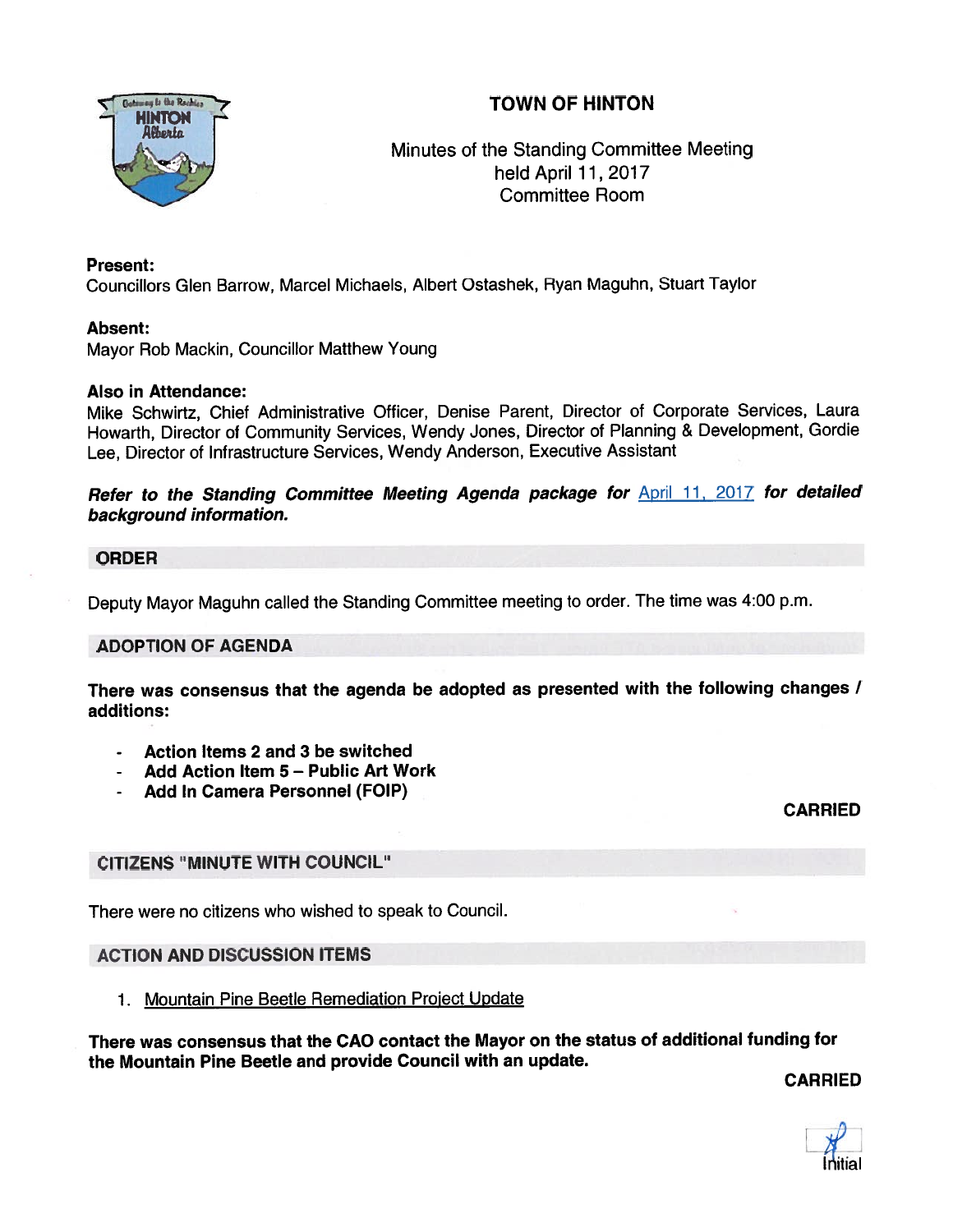# There was consensus that Council direct Administration to pursue alternative funding models regarding the Mountain Pine Beetle infestation.

CARRIED

### 2. Revised Sanitary Sewer Backup Policy #038

There was consensus that Policy #038 be brought back to Regular Council for adoption subject to revisions to Section E2.

CARRIED

### 3. 2017 Municipal Property Tax Split Rates

There was consensus that Council will change the split tax rate to collect <sup>a</sup> similar proportion of taxes between the residential and non-residential properties (Option 2).

CARRIED

#### 4. Fire Department Knox-Box Program

Due to work commitments, Councillor Michaels left the meeting. The time was 5:57 p.m.

There was consensus to purchase <sup>6</sup> Knox-Box key holders for the Fire Department vehicles at <sup>a</sup> cost of \$5,700 and purchase 50 Knox-Boxes for local businesses at <sup>a</sup> cost of \$12,500 to be funded out of unallocated ATE funds. The cost of the 50 Knox-Boxes for local businesses would be recouped when the box gets installed (Option #1).

#### CARRIED

CARRIED

CARRIED

## ADDITIONAL INFORMATION

- 1. Urgent Matters from Council
- 2. Chief Administrative Officer Status Report
- 3. Legislative and Executive Assistant Logistics Information

## MOVE IN CAMERA

BARROW - That the Regular Council meeting move in camera.

The time was 6:25 p.m.

## TAYLOR- That Regular Council meeting revert to regular session.

The time was 6:50 p.m.